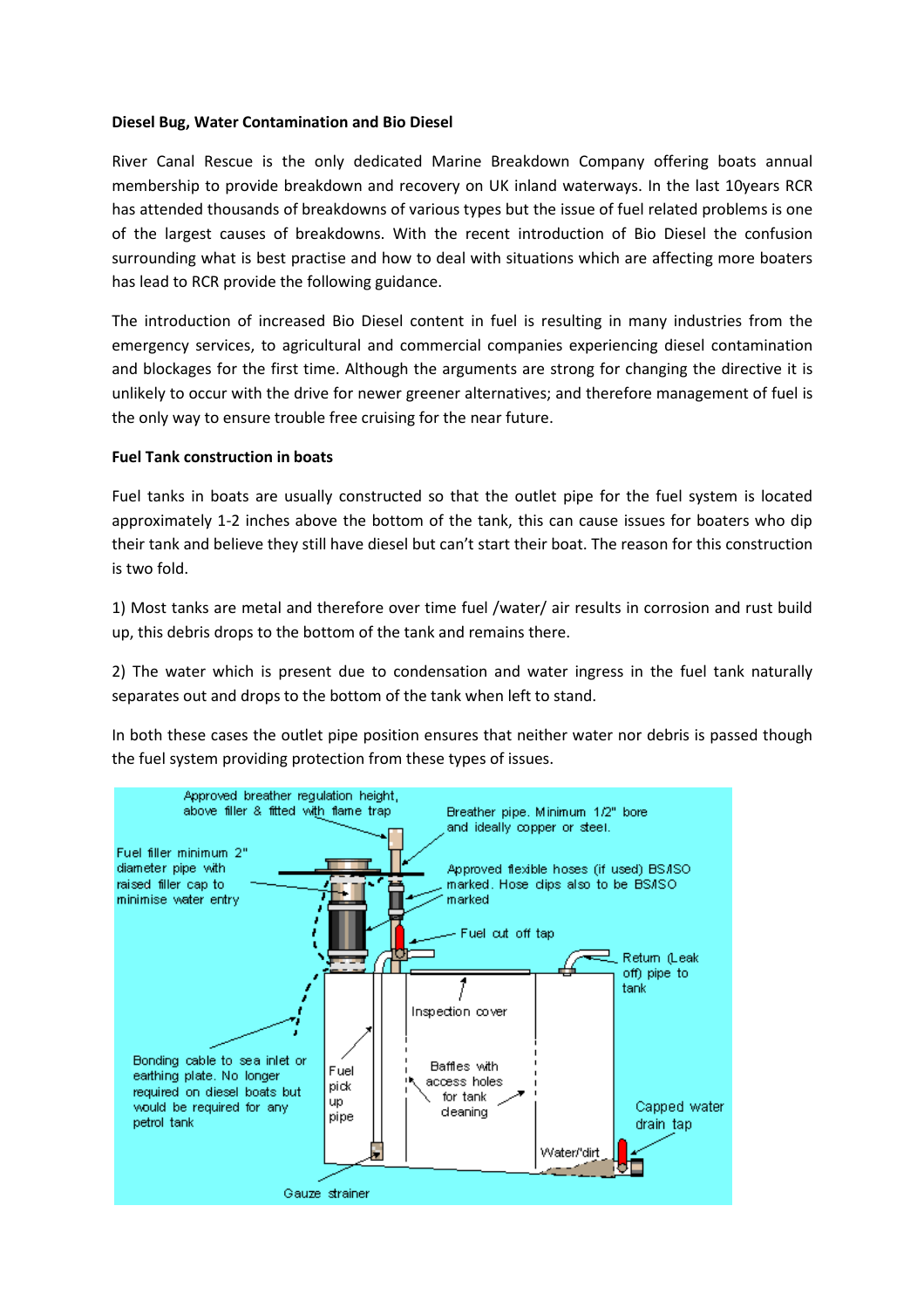If there is excessive water in the tank, this can lead to water being fed through the fuel system, RCR regularly has to remove large quantities of water from fuel tanks who in some cases had just filled up! The easiest method to identify how much fuel/water is in your tank is to use a clear plastic hose, drop this in to the tank being careful not to disturb the fuel , and when you feel the bottom place your thumb over the end to seal it and withdraw the hose. This should provide you with a sample of the tank and will show the amount of water present, along with an indication of any diesel bug contamination.

We recommend that you :-

- 1) Dip your tank regularly and where water is present remove it, this can be done simply and cheaply using an oil extractor or electric pump, by pushing the pipe down to the layer of water and extracting water until the diesel comes though. Alternatively visit one of the Marina's who offer a fuel polishing service.
- 2) Regularly check your filler cap seal and replace if worn, cracked or damaged. Also if it has been raining the cap sits lower than the deck so wipe over to remove excess water before opening the cap.
- 3) If you have a water trap filter, check and empty regularly, so that it is effective.
- 4) Either leave the tank empty during winterisation and remove any water on your return, or leave the tank full and treated.

The advice above will combat both diesel bug and Bio diesel issues and water contamination removing almost all risks without the need to treat the fuel.

# **Water in Diesel**

All diesels contains some element of water. On boats the diesel tanks are subject to condensation build up and also water ingress when the rubber seals on the filler caps begin to fail. Water content in diesel makes the diesel murky or cloudy and can be the first indication of an issue.



# Water Contamination **No Water Contamination** No Water Contamination



Water is mixed with the diesel and although not healthy for any diesel engine small amounts (EU directive recommend max of 500ppm or 0.05%) can be burned harmlessly during the combustion cycle.

However when diesel is standing this water separates naturally (around 800ppm 0.08%) and as it is heavier than diesel it eventually drops to the bottom tank, the time this takes depends on a number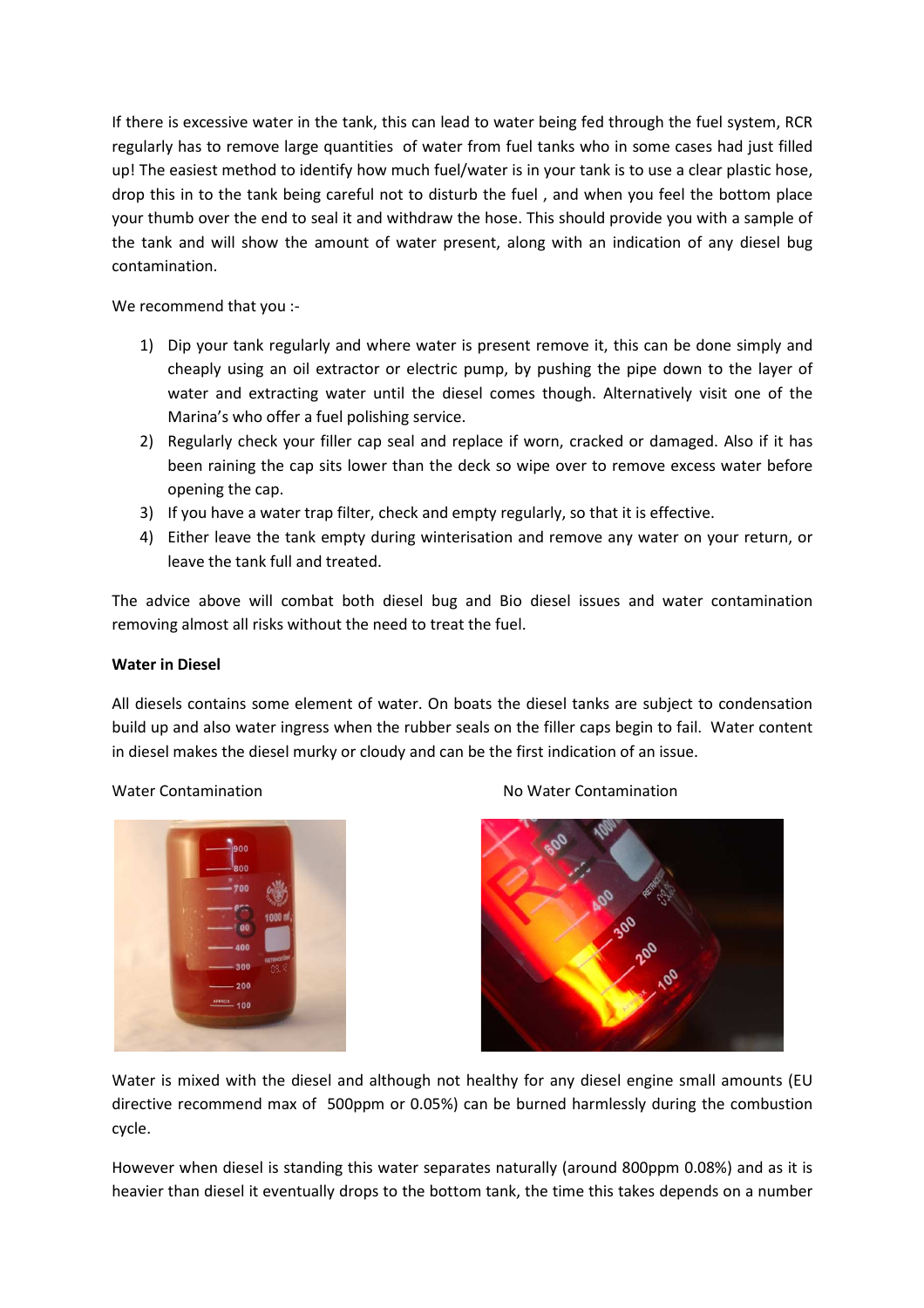of conditions, weather, amount of water, temperature etc. This is why many commercial storage tanks have taps at the bottom to drain off the water.

Boats do not usually have a tank drain system in place instead they rely upon a water trap filter to capture any water that has separated but has been passed in to the fuel system. Many boats also have conglomerators /aglomerators; these spin the fuel as it passes and should remove excess water where this has been mixed with the diesel.

Water in diesel can be harmful to diesel engines, and if you own a diesel vehicle you will find that most manufacturers hand books carry a warning regarding diesel /water contamination and also include a water trap filter to remove any excess water. This warning indicates that water in the fuel system can result in damage to the internal of the engine and void warranties. Obviously the car industry has had many years experience and there recommendations are in line with our RCR advice in that where possible water should not be passed thought the fuel system.



Water in fuel is acceptable in small amounts and has been known to improve performance when in quantities of up to 1200ppm (0.12% volume), however there is a risk that too much water (greater than 1500ppm (0.15%) will result in the water lying un-burnt in the combustion chamber and affecting the operation of the pistons, valves, liners, ect by destroying the lubrication properties of fuel

In addition, too much water in the fuel can cause issues even before this point, as the injectors pressurise the diesel to turn it in to a fine spray, if there is too much water present in diesel then emulsification occurs and the white creamy solution that results will stop you in your tracks.

# **What is Diesel Bug**

Diesel bug has been the centre of much debate, RCR has spent many years dealing with this issue and a number of these convincing people that this issue was present, however now most authorities bodies and people both in the boating and agricultural community agree that diesel bug exists and is responsible for numerous issues with fuel.

Diesel bug is the term given to the enzymes, bacteria etc that live of the water in diesel and affect the diesel properties, and there are over 148 different types identified so far. The first signs of fuel

degradation are a fine black dust that is regularly described as soot, a very strong smell of varnish coming from the fuel tank and the fuel turning darker. This is typically a slow process over many months, even years but if it appears in a shorter time it is a early indicator that microbes are the catalyst and should be treated immediately.

Visible sludge and other lesser known variations of diesel bug that can show as yellow/orange or pale debris floating in the diesel is an indicator of severe or high risk contamination and should be treated as soon as possible. Extreme cases see this develop in to a thick black sludge that quickly clogs up the fuel system and stops the engine operating.

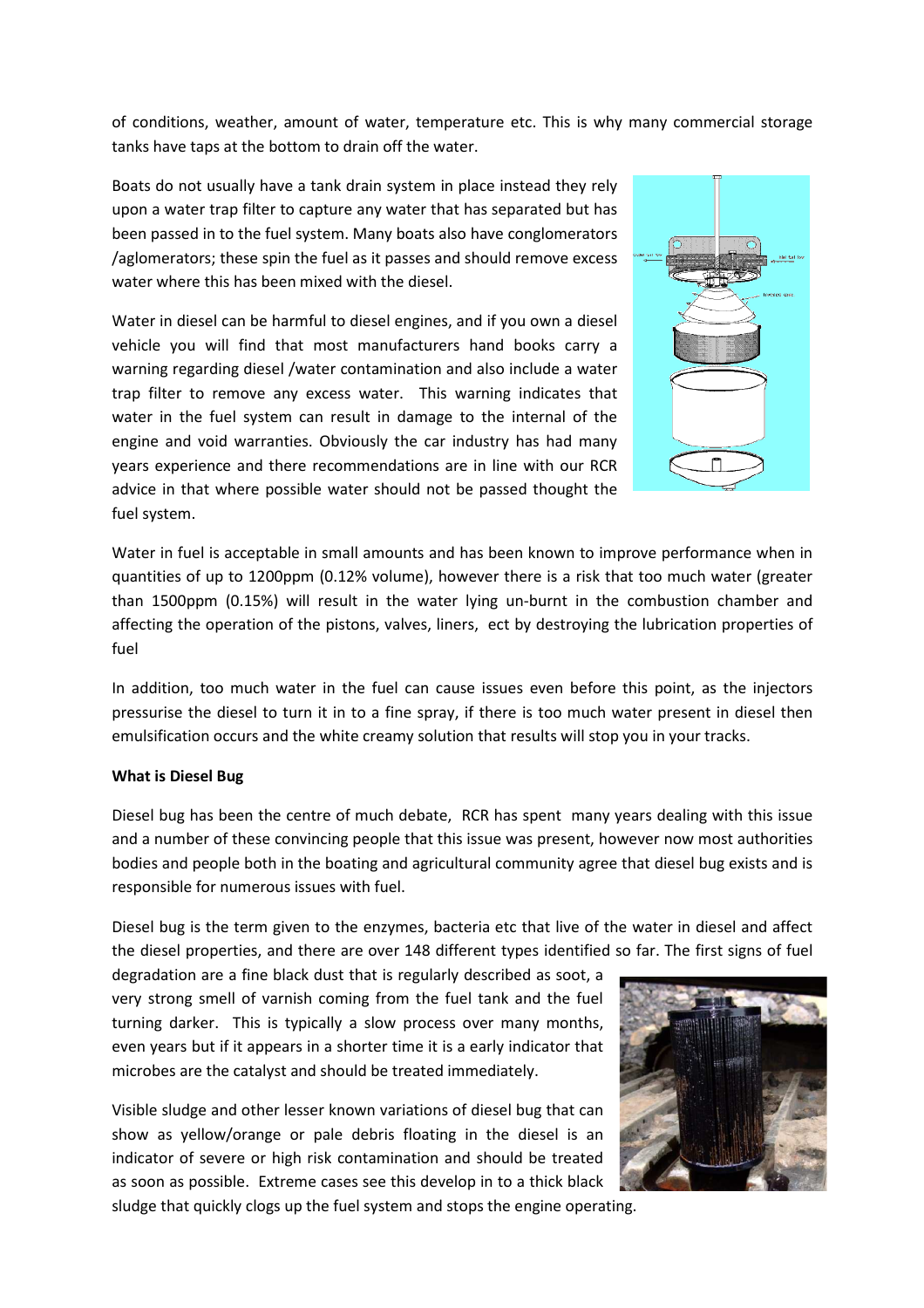# **Bio Diesel & Low Sulphur Fuels NEW EU Directive**

The introduction of the new rules relating to supply of diesel for recreational boats has stipulated that from 2011 it is an offence to sell diesel that contains more than 10mg of sulphur per kilogram of diesel, this effectively makes the fuel virtually 'sulphur free'.

Diesel which is low in sulphur can cause issues with rubber and plastic components in the fuel system because is contains less lubricants, and eventually this lack of lubrication can result in faster degradation of these components, resulting in fuel pump and seal failures.

To accomplish the low sulphur content many suppliers have opted to incorporate Bio Diesel, (when biodiesel is blended, fatty acid methyl esters (FAME) are added to the mineral diesel) the recommended maximum is 7% although this will rise to 12% in 2012. The previous level was 5% and the new increase has resulted agricultural users seeing a fast rise in both diesel bug contamination and fuel blockage issues.

Including bio diesel in the fuel mix can resolve the lubrication issue of low sulphur however it also promotes fuel oxidation and instability, and is incompatible with engine seals and sealants. Its biggest down side is its absorption /attraction of water and formation of emulsions, resulting in higher cases of diesel bug and emulsification.

There are a number of suppliers who offer of FAME free diesel however the traceability of the source is not as easy to confirm and recent tests across the country found all BS2869 diesel now used in the UK already has percentage of bio fuel and in some a bio diesel content of 9% was found.

An additional problem we face around the UK is that there are many different types of bio fuel and that these are usually mixed .(UK bio consist of a mix of animal fat including pork and turkey, fish oil, palm oil, rapeseed oil and whatever else they can find that goes to waste) Some has a higher energy content like palm oil that will raise engine temperature by 4 or 5 degrees (not good at all) and others have a very low energy content like fish oil that has 11% less energy (causing idling and cold start problems).

 All these oils differ slightly in specific gravity and density. The reality is that they do not mix well (lab testing to show this is complex but put a fuel sample in the freezer and check it every 15 minutes and you will see layers forming because each type has a slightly different cloud point, very unscientific but practical method). These layers that form each have its own characteristics and on its own it will cause different engine problems.

Most importantly Bio diesel only has a shelf life of approx 6months, put it in a marine environment and this half's and if microbes like diesel bug are present it half's again, potentially you may only get a few months shelf life!

\**100% true bio fuel ie biodiesel produced strictly according to EN14214 standards does not tend to suffer the issues identified above and is a true green alternative which has many other benefits not seen with bio diesel mixtures.*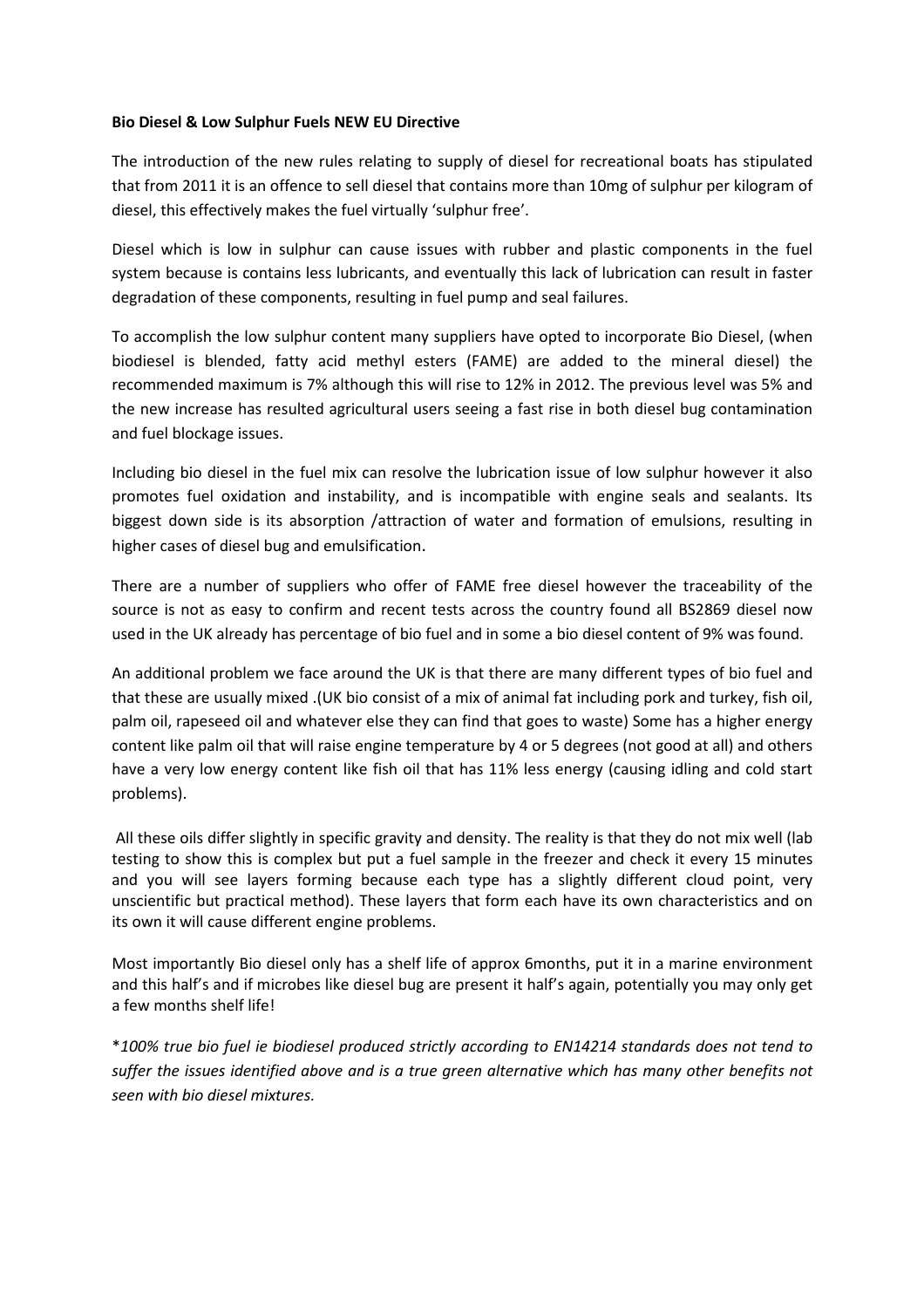# **Treatments**

The treatments on the market at present have concentrated on two issues, removing water from the diesel and killing diesel bug. There are many different products on the market but these can be split into Biocides and Enzyme based products. Each tackles the issue in different ways.

With any treatment; it is important to ensure that the product is mixed with the fuel evenly, and therefore treat before filling up, or alternatively give the tank a stir to ensure that the product is effective. If using enzymes it is important not to overdose as this can result in excessive water retention in the diesel.

# **Biocides**

These are chemically produced products designed to deal with specific issues. They can be used as a one off to treat diesel contamination (diesel bug killer), or dosed to prevent contamination occurring. These include products like M16 Diesel Bug, Grotamar, Yachtcon, Kathon, In general they contain biocide to kill micro bacterial contamination and inhibit further growth of micro bacteria. In some products they include demulsifies to separate out the water from the diesel , and lock in the dead bug 'bodies' in the fuel so that they are burnt in the combustions cycle, effectively removing the 'sludge'.

Biocides are toxic and therefore should be treated with care and applied strictly according to the supplied instructions. When treating for fuel contamination then it is always advisable to change your filter and remove any water form the tank and water separator. However please ensure that the water is disposed of in accordance to the EU Biocide Directive.

# *http://www.britishmarine.co.uk/other/environmental\_code\_of\_practice/environmental\_legislation/ water\_pollution.aspx).*

There are many worries relating to bugs building an 'immunity' to these biocides, however in reality as all bugs are destroyed rather than treated, the analogy with antibiotics is not applicable.

# **Enzyme and Natural Emulsifier Products**

These products are generally environmentally safe and are based on a combination of manmade enzymes and plant extracts, they tackle the issue by distributing and locking the water in to the fuel so that it can be burnt during the combustion cycle, by removing the water they remove the food for the diesel bug. If dosed correctly then the maximum water absorption should be in the region of 900ppm (0.09%) for the natural emulsifier products, which is safe; however if overdose this can raise to 2500ppm resulting in diesel turning milky. These include products like FuelSet, Fortron, Soltron and Starbrite. The other group of enzyme based products use Kerosene as a carrier and while this restrict the ability to absorb water kerosene has a much higher wax content. Overdosing with these types of products can lead to change in fuels ability to combust quick enough and cause injector damage.

Some enzyme based products are temperature and UV sensitive and this can cause them deteriorated or stop working effectively if subject to extreme temperature variations and if they are not stored properly. They are not suitable for treating **severe** diesel bug contamination and are only effective as a preventative maintenance solution. Overdosing is the biggest risk with these products.